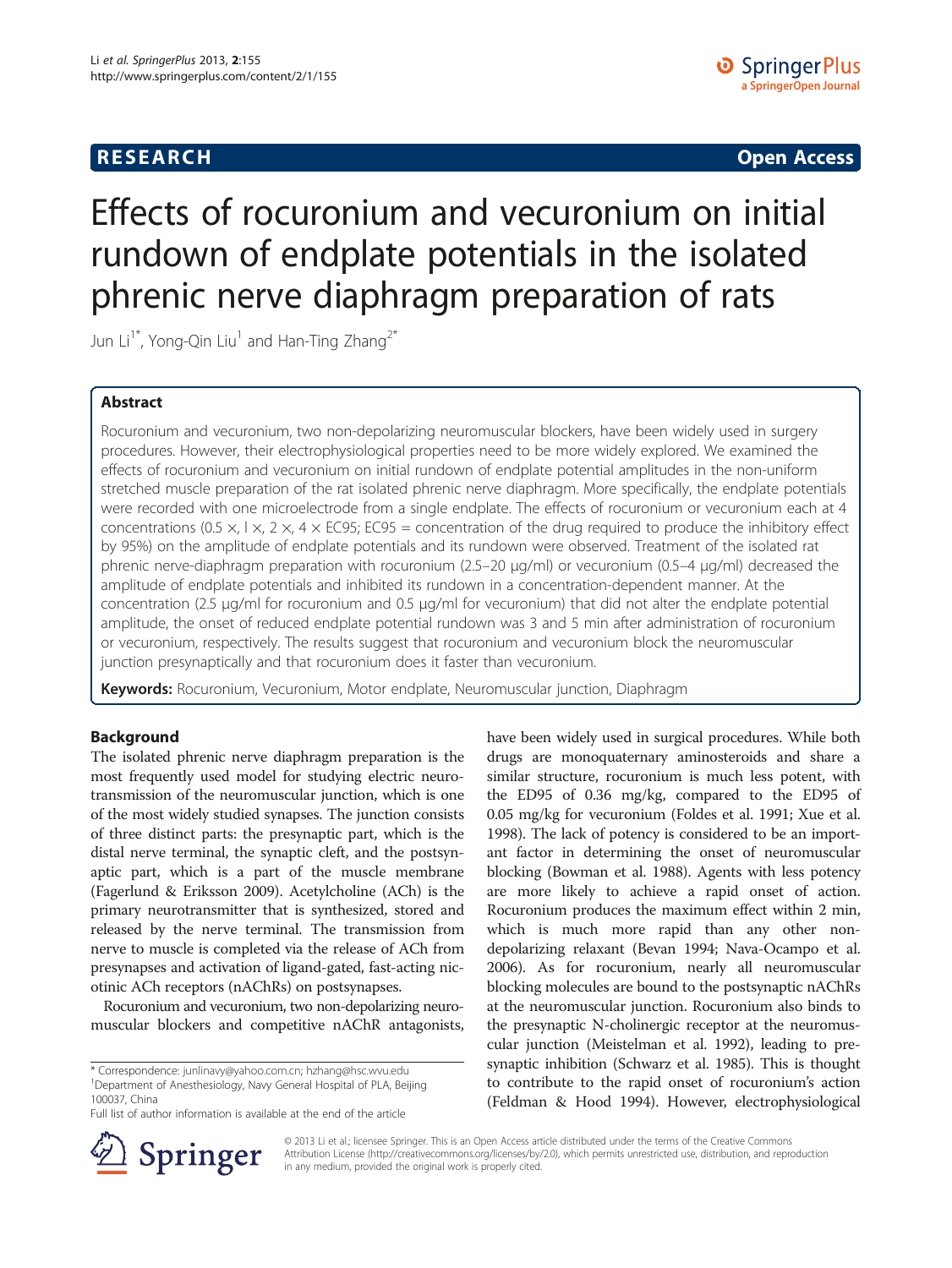evidence is still lacking for the pharmacological properties of non-depolarizing neuromuscular blockers with rapid onset of actions. In the present study, we aimed to compare the effects of rocuronium and vecuronium on initial rundown of the amplitude of endplate potentials (EPPs) in the non-uniform stretched muscle preparation of the isolated rat phrenic nerve diaphragm, in order to determine the inhibitory effect of both drugs on presynaptic transmission.

## Methods

Male and female adult Wistar rats (the Animal Center of the Academy of Military Medical Sciences, Beijing, China), weighing 160–220 g, were used for the experiments. The left side of the diaphragm with the phrenic nerve was dissected from the rat following the procedures described previously (Bulbring [1997](#page-5-0)). The phrenic nerve diaphragm was kept in the Tyrode's solution with 95%  $O_2$  and 5%  $CO_2$ . The shear diaphragm (2 × 2 cm) was prepared and made into the non-uniform stretched muscle preparation. Samples were placed in the water bath, which was placed on the working platform within the network mask. The phrenic nerve was put in the hook of the stimulated electrodes; the distance between the electrodes was 1 mm. Phrenic nerves were stimulated with 8 V super square wave stimulation with pulse width of 10–20 μs via the SEN-3201 stimulator connected to the SS-102 J Isolator (NihonKohden Corporation, Japan). The position of the diaphragm with very slight contraction was located and the motor endplates around the nerve fibers stretching into the diaphragm were identified using the dissecting microscope. All the animal experiments were performed following the procedures approved by the Animal Care and Use Committee of the Academy of Military Medical Sciences, Beijing, China, and the National Institute of Health Guide for the Care and Use of Laboratory Animals (NIH Publications No. 80-23, revised 1996).

Signals were outputted from the 10-Vm connector of the amplifier to the VC-10 oscilloscope (NihonKohden Corporation, Japan) (average voltage height = 10). Resting membrane potential was shown in the amplifier Vm. The miniature EPP (MEPP) and EPP, which were amplified using the VC-10 AC (sensitivity 10 mV/cm) and DC amplification (sensitivity 0.1 V/cm), respectively, were outputted and stored in the DTC-75ES tape recorder (Nihon Kohden Corporation, Japan). The signals were collected and saved in the computer from the ISC-67 module (A/D; 16-channel, 12-bit, 1 μs) converting board (RC Electronics Corporation, USA), with the collecting frequency  $10 \sim$ 20 kHz. Signal acquisition and analysis were performed using the Computerscope-PHY system (RC Electronics Corporation, USA).

Rocuronium and vecuronium (N.V. Organon, Oss, The Netherlands) were diluted with the Tyrode's solution. The effects of rocuronium and vecuronium at the

concentrations of 0.5  $\times$ , 1  $\times$ , 2  $\times$ , 4  $\times$  EC95 (EC95 = concentration of the drug required to produce the inhibitory effect by 95%) on the EPP amplitude and its initial rundown (i.e., the decrease in the size of the EPP) were examined and compared with the vehicle (the Tyrode's solution) control. More specifically, each drug was tested in the following groups of concentrations: 0 (vehicle control), 2.5, 5, 10, and 20  $\mu$ g/ml for rocuronium and 0, 0.5, 1, 2, and 4 μg/ml for vecuronium. All the drug concentrations were identified as the final concentrations in the 20-ml bath. The data was recorded at three time points for each drug after administration, i.e., 1, 3, and 5 min after rocuronium and 3, 5, and 10 min after vecuronium. The concentrations and time points were determined based on our preliminary study and studies published elsewhere, which demonstrate that rocuronium is less potent and has about a half of the onset time relative to vecuronium (Xue et al. [1998](#page-5-0); Chatrath et al. [2010\)](#page-5-0). The rundown rate is the percentage of the difference between the first quantum content of EPP and the 11–55 average quantum content of EPP divided by the first quantum content of EPP in the trains of EPPs. Data collected and analyzed by the Computerscope-PHY were graphed using Origin 2.94.

## Data analysis

All values are expressed as means ± SEM. The data were analyzed using one-way analysis of variance (ANOVA) followed by *post hoc* Student's  $t$  tests.  $P < 0.05$  was considered statistically significant.

## Results

Normal EPPs and trains of EPPs are shown in Figure [1A](#page-2-0). The EPP amplitudes were not different among the concentration groups before treatment with rocuronium or vecuronium (Tables [1](#page-3-0) and [2\)](#page-3-0), suggesting similar EPP baselines before drug treatment. Rocuronium (2.5–20 μg/ml) decreased the amplitude of EPPs in the non-uniform stretched muscle preparation in a concentration-dependent manner. Specifically, while rocuronium at 2.5 μg/ml did not affect the EPP amplitude, it reduced the EPP amplitude at the concentration of 5 μg/ml at 3 and 5 min after drug administration ( $P < 0.05$  and  $P < 0.01$ , respectively); at higher concentrations of 10 and 20 μg/ml, rocuronium decreased the EPP amplitude at all the three time points (i.e., 1, 3, and 5 min after drug administration;  $P < 0.05$  or  $P < 0.01$ ; Table [1\)](#page-3-0).

Similar to rocuronium, vecuronium at 0.5–4 μg/ml also decreased the EPP amplitude in the non-uniform stretched muscle preparation in a concentration-dependent manner. More specifically, while vecuronium at 0.5 μg/ml did not affect the EPP amplitude compared to the control, it reduced the EPP amplitude at 1  $\mu$ g/ml at 5 and 10 min after drug administration  $(P < 0.05$  and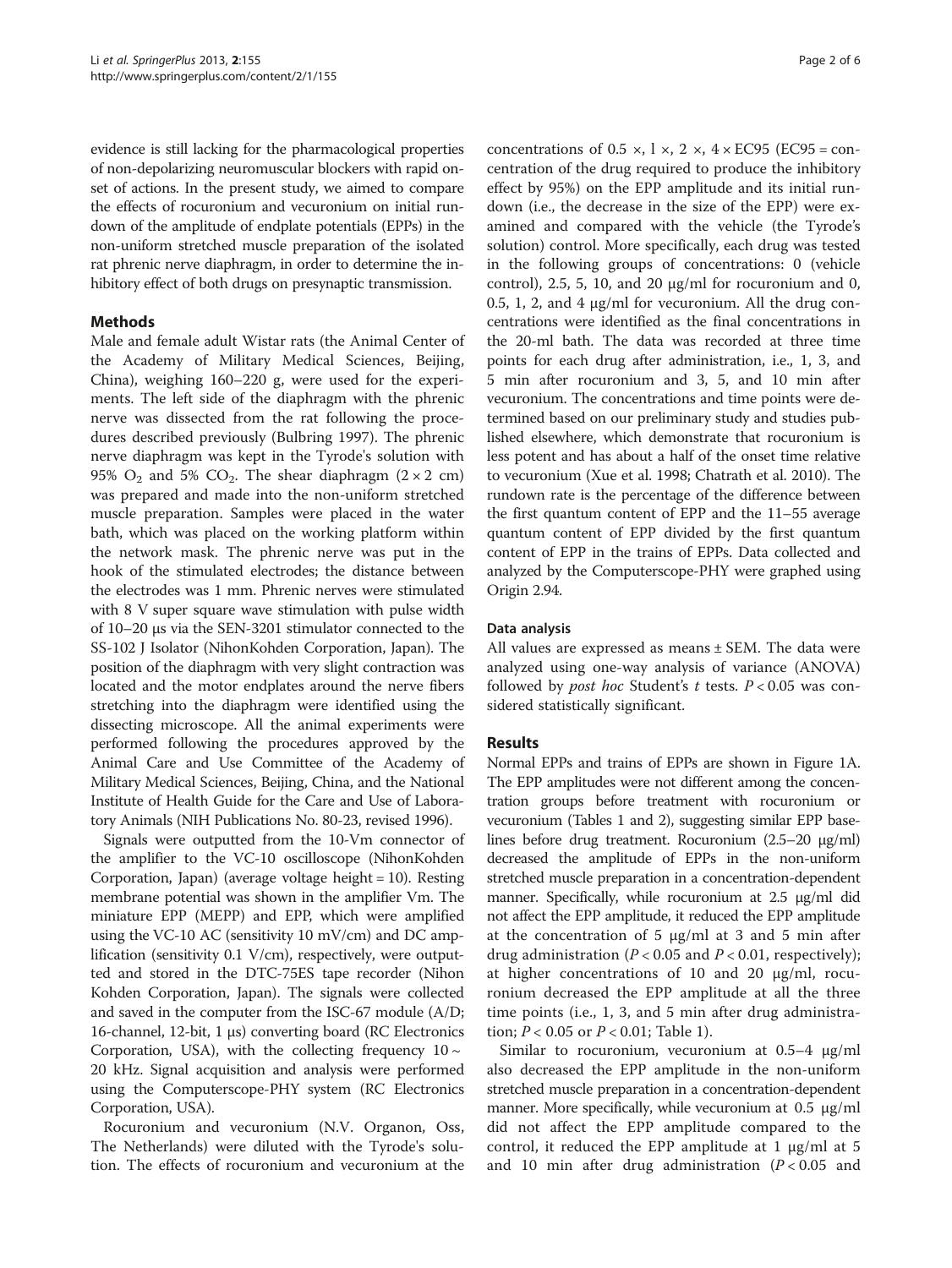<span id="page-2-0"></span>

 $P < 0.01$ , respectively; Table [2](#page-3-0)). At the higher concentrations of 2 and 4 μg/ml, vecuronium decreased the EPP amplitude at all the three time points (i.e., 3, 5, and 10 min after drug administration  $(P < 0.05$  or  $P < 0.01$ ).

To compare the onset and potency of the actions, we examined the rundown rates of EPP amplitudes at 3 and 5 min after treatment with rocuronium or vecuronium, each at the concentration that did not alter the EPP amplitude (i.e., 2.5 μg/ml for rocuronium and 0.5 μg/ml for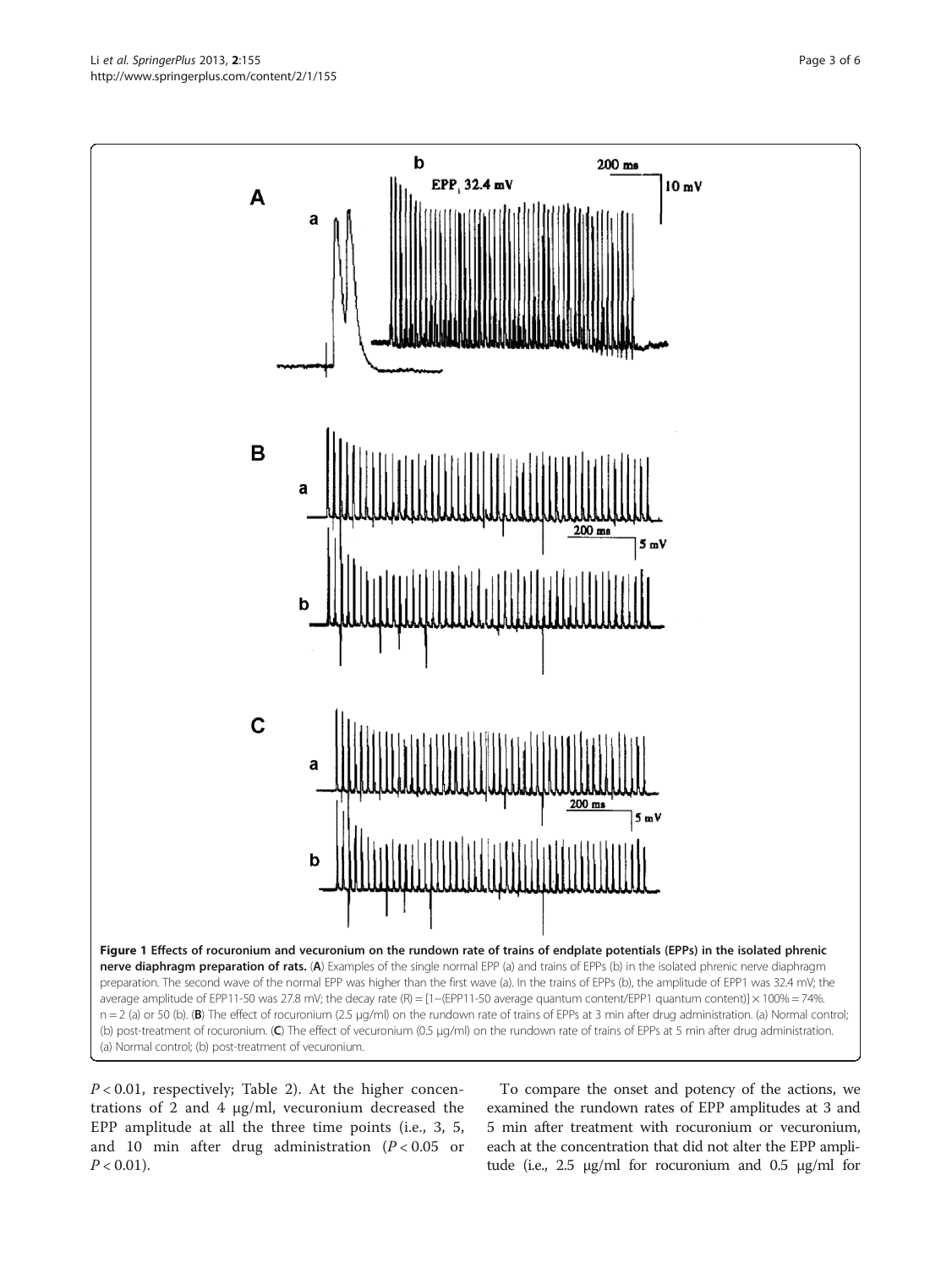| Rocuronium<br>$(\mu g/ml)$ | EPP (mV)<br>before<br>treatment | EPP (mV) at different times after treatment |                   |                   |  |
|----------------------------|---------------------------------|---------------------------------------------|-------------------|-------------------|--|
|                            |                                 | 1 min                                       | 3 min             | 5 min             |  |
| Control                    | $32.4 + 3.3$                    | $32.2 + 3.4$                                | $32.2 + 3.3$      | $31.4 + 3.5$      |  |
| 2.5                        | $32.6 + 3.6$                    | $32.3 + 3.4$                                | $32.1 + 3.5$      | $31.2 + 3.3$      |  |
| 5.0                        | $33.5 + 3.4$                    | $32.4 + 3.3$                                | $22.4 + 2.9^{*}$  | $14.6 \pm 2.1***$ |  |
| 10.0                       | $34.8 + 4.3$                    | $27.2 + 2.5$ **                             | $16.4 \pm 1.3***$ | $12.4 \pm 1.3***$ |  |
| 20.0                       | $33.2 + 3.1$                    | $22.4 + 2.3^{*}$                            | $124 + 23^{4}$    | $9.4 \pm 1.1***$  |  |
|                            |                                 |                                             |                   |                   |  |

<span id="page-3-0"></span>Table 1 Effects of rocuronium on the amplitude of endplate potentials (EPPs) in the isolated rat phrenic nerve diaphragm preparation at different time points after treatment

 $^*$  P < 0.05,  $^{**}$  P < 0.01, compared with the corresponding group without rocuronium;  $^{\#}$  P < 0.05,  $^{\#}$  P < 0.01, compared with the control at the same time point; n = 5.<br>Data shown are means + SEM Data shown are means ± SEM.

vecuronium). Treatment with either of the drugs at the low concentration decreased initial rundown rates of EPP trains. Rocuronium had slightly greater efficacy at 2.5 μg/ml 3 min after administration relative to vecuronium at 0.5 μg/ml 5 min after administration (Figure [1](#page-2-0)B, C). In addition, compared to vecuronium, rocuronium generated trains of EPP rundown earlier, while the potency is smaller (2.5 μg/ml vs. 0.5 μg/ml required respectively to generate the maximum effect; Table [3\)](#page-4-0).

### **Discussion**

The neuromuscular junction is a typical class of peripheral cholinergic synapses. Under normal circumstances, nerve stimulation produces presynaptic release of a large number of ACh, leading to a postsynaptic endplate potential and a subsequent mechanical contraction via muscle action potentials. In physiological conditions, a bunch of nerve impulses (about 50 Hz) stimulates release of a large amount of ACh from presynaptic nerve endings; as the neurotransmitter, ACh produces trains of postsynaptic membrane potentials and endplate action potentials, leading to tonic muscle contraction. ACh in the synaptic cleft (gap) is rapidly hydrolyzed by AChE, causing a rapid decrease in the ACh level to that before ACh release and subsequently terminates the role of ACh timely and effectively. This rapidly repolarizes the postsynaptic membrane potential for responding to the next release of ACh (Martin [2005](#page-5-0)). The attenuation of 50-Hz or 100-Hz tonic stimulation is resulted from blockade of presynaptic

receptors. There are two types of vesicles for presynaptic release of ACh: immediate release vesicles and storage vesicles. Under the tonic stimulation of 50 Hz or 100 Hz, ACh immediate-release vesicles are empty while ACh is continuously transported from storage vesicles, leading to decreases in ACh levels, EPP amplitudes, and rundown rates of EPP trains. These in turn result in feedback regulation of ACh, which maintains normal physiological function by preventing EPP rates from further decreases (Bowman [1990\)](#page-4-0). In the present study, we examined the presynaptic effects of rocuronium and vecuronium based on the initial attenuation of trains of EPPs caused by 50- Hz tonic stimulation.

In the neuromuscular junction, ACh in the synaptic cleft can play a positive or negative role in the feedback regulation of ACh release from nerve terminals via the action on presynaptic nAChRs (Fagerlund & Eriksson [2009](#page-5-0); Wessler [1989](#page-5-0)). More specifically, ACh at low or physiological concentrations plays a positive feedback role in ACh release, leading to increased immediate-release vesicles transferred from storage vesicles in the nerve endings. The positive feedback mechanism allows nerve-muscle tissues to adapt to high-frequency stimulation (> 1 Hz) (Bowman [1980\)](#page-4-0). In contrast, ACh at high concentrations plays a negative feedback role in ACh release, leading to depolarization of the nerve terminals. These two feedback mechanisms may affect the onset of actions of non-depolarizing muscle relaxants to a certain extent. The non-uniform stretched muscle preparation from the isolated rat phrenic nerve

Table 2 Effects of vecuronium on the amplitude of endplate potentials (EPPs) in the isolated rat phrenic nerve diaphragm preparation at different time points after treatment

| <b>Vecuronium</b><br>$(\mu q/ml)$ | EPP (mV) before<br>administration | EPP (mV) at different times after treatment |                 |                   |  |
|-----------------------------------|-----------------------------------|---------------------------------------------|-----------------|-------------------|--|
|                                   |                                   | 3 min                                       | 5 min           | $10 \text{ min}$  |  |
| Control                           | $32.4 + 3.3$                      | $32.2 + 3.3$                                | $31.4 + 3.2$    | $31.2 + 2.9$      |  |
| 0.5                               | $323 + 34$                        | $317 + 29$                                  | $30.6 + 3.3$    | $797 + 77$        |  |
| 1.0                               | $31.5 + 3.2$                      | $77.4 + 7.7$                                | $72.4 + 2.8$    | $16.4 \pm 2.1***$ |  |
| 2.0                               | $33.1 + 3.4$                      | $224 + 33^{4}$                              | $14.4 + 1.4***$ | $12.4 \pm 1.3***$ |  |
| 4.0                               | $327 + 31$                        | $18.4 + 3.3***$                             | $12.4 + 15***$  | $8.4 \pm 1.3***$  |  |

 $^*$  P < 0.05,  $^{**}$  P < 0.01, compared with the corresponding group without vecuronium;  $^*$  P < 0.05,  $^{**}$  P < 0.01, compared with the control at the same time point; n = 5.<br>Data shown are means + SEM Data shown are means ± SEM.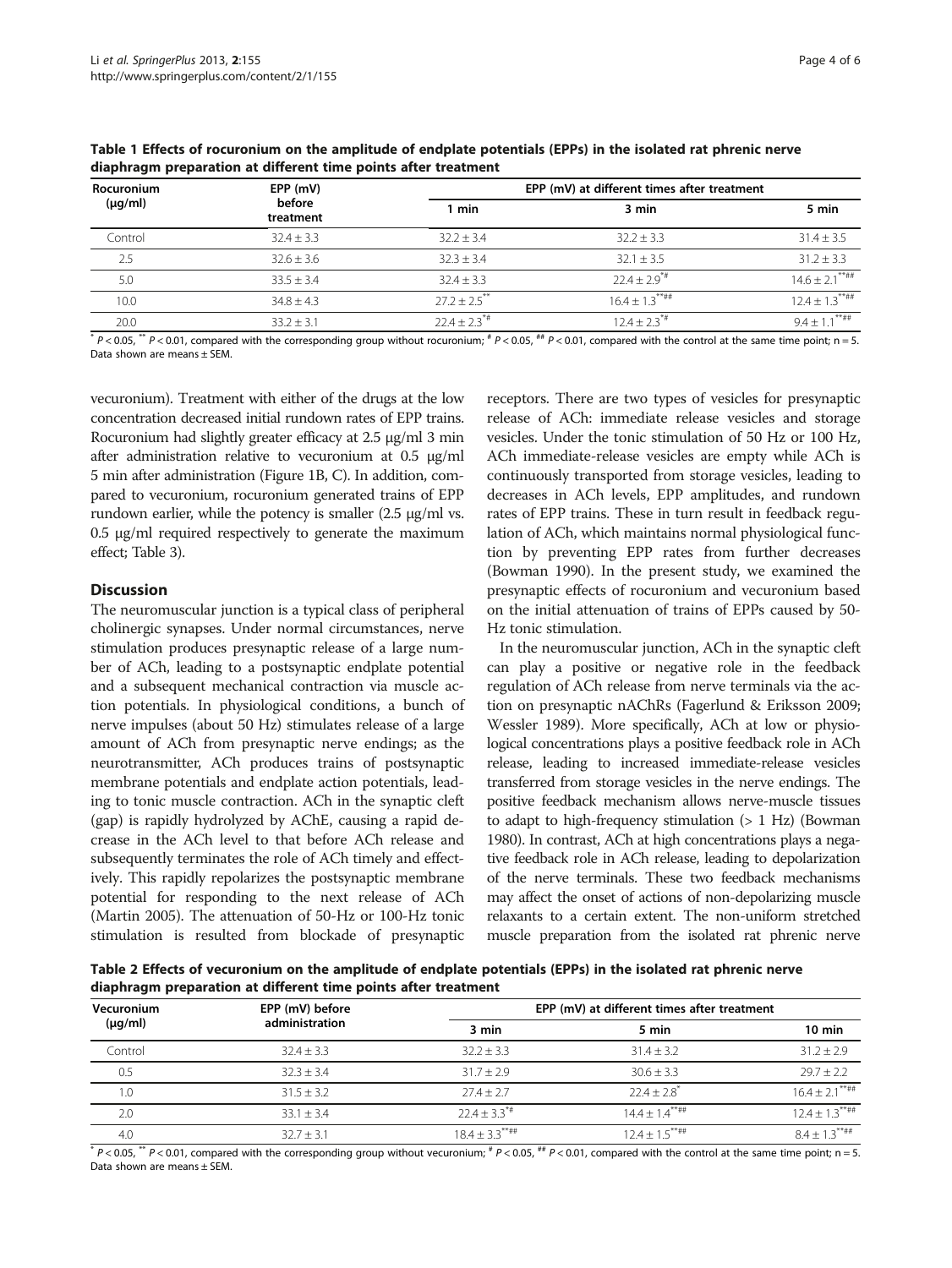| Drug (µg/ml)   | <b>Before treatment</b> |           |      | 3 min after treatment |           | 5 min after treatment |           |            |       |
|----------------|-------------------------|-----------|------|-----------------------|-----------|-----------------------|-----------|------------|-------|
|                | M <sub>1</sub>          | МX        | R(%) | M1                    | МX        | R(%)                  | M1        | <b>MX</b>  | R(%)  |
| Rocuronium 2.5 | $46 + 11$               | $34 + 10$ | 26   | $46 + 10$             | $78 + 10$ | $40*$                 | $45 + 12$ | $76 + 10*$ | $42*$ |
| Vecuronium 0.5 | $46 + 11$               | $33 + 11$ | 28   | $46 + 11$             | $31 + 10$ | スペ                    | $45 + 12$ | $79 + 11*$ | $37*$ |

<span id="page-4-0"></span>Table 3 Changes in string initial rundown rates of endplate potentials (EPPs) before and after treatment of the isolated rat phrenic nerve diaphragm preparation with rocuronium or vecuronium

 $^*$  P < 0.05, compared with the corresponding group without drug treatment; n = 5. M1, the first quantum content of EPP; MX, the 11 to 55 average quantum<br>content of EPP: B, the rundown rate M – Vc/g: Vc is the corrected content of EPP; R, the rundown rate. M = Vc/q; Vc is the corrected amplitude of EPP and q is the quantum size of the MEPP. Data shown are means ± SEM.

diaphragm is used to record relatively high rates of EPPs and miniature EPPs (Zou & Liu [1988\)](#page-5-0). Using this approach, we recorded an average of 30 mV of EPP.

There are two types of rundown: intratrain rundown (reduction in the EPP size from one train to the next), which is frequency-dependent, and intertrain rundown (reduction in the EPP size within a train), which is relatively independent of stimulation frequency during intermittent stimulation (Moyer & van Lunteren [1999\)](#page-5-0). The initial rundown (intratrain rundown) of the EPP amplitude usually decreases quickly within a train but recovers almost completely from train to train during intermittent stimulation. In the present study, administration of rocuronium or vecuronium decreased both intratrain rundown and intertrain rundown of EPPs.

While most neuromuscular blocking agents act on postsynaptic nicotinic receptors at the neuromuscular junction, several lines of evidence also suggest a presynaptic role of rocuronium and vecuronium. The impact of rocuronium on the EPP initial rundown is related to the frequency of stimulation: the higher stimulus frequency, the more initial rundown. This feature indicates that rocuronium may have a potent presynaptic effect (Feldman & Khaw [1995](#page-5-0)). This is supported by the presynaptic effect of vecuronium (Schwarz et al. [1985](#page-5-0)). In addition, using the isolated human forearm, England and co-workers have demonstrated that rocuronium produces non-depolarizing blockade in a manner different from other non-depolarizing muscle relaxants in terms of onset and/or recovery (England et al. [1996](#page-5-0)), suggesting that rocuronium exerts a presynaptic effect. Further, more directly, rocuronium binds to the presynaptic N-cholinergic receptors at the neuromuscular junction, leading to presynaptic inhibition (Meistelman et al. [1992](#page-5-0); Feldman & Hood [1994](#page-5-0)).

Both rocuronium and vecuronium enhances ACh release from presynapses. Compared to vecuronium, rocuronium acts on EPP amplitudes with slightly greater efficacy and faster onset, but smaller potency. It is speculated that rocuronium has faster and greater presynaptic inhibition (Li & Zhang [2004\)](#page-5-0). The inhibitory effects of the drugs on the initial rundown of EPP amplitudes indicate that presynaptic inhibition by rocuronium may be related to the direct effect on presynaptic nAChRs, leading to reduced transport of neurotransmitters in presynapses.

Of note, sensitivity to rocuronium and/or vecuronium may vary in certain medical conditions interfering with neurotransmission at the neuromuscular junction. For instance, patients with myasthenia gravis, an autoimmune disorder involving the destruction of AChRs at the postsynaptic membrane at the neuromuscular junction, are hypersensitive to nondepolarizing neuromuscular blocking drugs such as vecuronium, which can make the characteristic symptoms such as fatigue worse (Itoh et al. [2002](#page-5-0)). Similarly, patients with neuromyotonia, a disorder of hyperexcitability of the peripheral nerve and characterized by both myokymic and neuromyotonic discharges, also exhibit increased sensitivity to the neuromuscular effects of rocuronium (Ginsburg et al. [2009](#page-5-0)). Thus, lower doses of rocuronium/vecuronium should be administered for anesthesia in patients with these disorders.

In conclusions, both rocuronium and vecuronium enhance initial rundown of EPP amplitudes in the isolated phrenic nerve diaphragm preparation of rats, suggesting that both drugs produce significant presynaptic inhibition. Compared to vecuronium, rocuronium is slightly greater in efficacy and faster in onset, but smaller in potency of blocking the neuromuscular junction.

#### Competing interests

The authors declare that they have no competing interests.

#### Authors' contributions

JL designed and carried out the electrophysiological experiments and drafted the manuscript; YQL performed the isolated phrenic nerve diaphragm preparation and recordings; HTZ designed the experiments, drafted and revised the manuscript. All authors read and approved the final manuscript.

#### Author details

<sup>1</sup>Department of Anesthesiology, Navy General Hospital of PLA, Beijing 100037, China. <sup>2</sup> Departments of Behavioral Medicine & Psychiatry and Physiology & Pharmacology, West Virginia University Health Sciences Center, Morgantown, WV 26506, USA.

#### Received: 23 December 2012 Accepted: 4 April 2013 Published: 11 April 2013

#### References

- Bevan DR (1994) Newer neuromuscular blocking agents. Pharmacol Toxicol 74:3–9 Bowman WC (1980) Prejunctional and postjunctional cholinoceptors at the neuromuscular junction. Anesth Analg 59:935–943
- Bowman WC (ed) (1990) Pharmacology of neuromuscular function, 2nd edn. Wright, London, p 90
- Bowman WC, Rodger IW, Houston J, Marshall RJ, McIndewar I (1988) Structure: action relationships among some desacetoxy analogues of pancuronium and vecuronium in the anesthetized cat. Anesthesiology 69:57–62